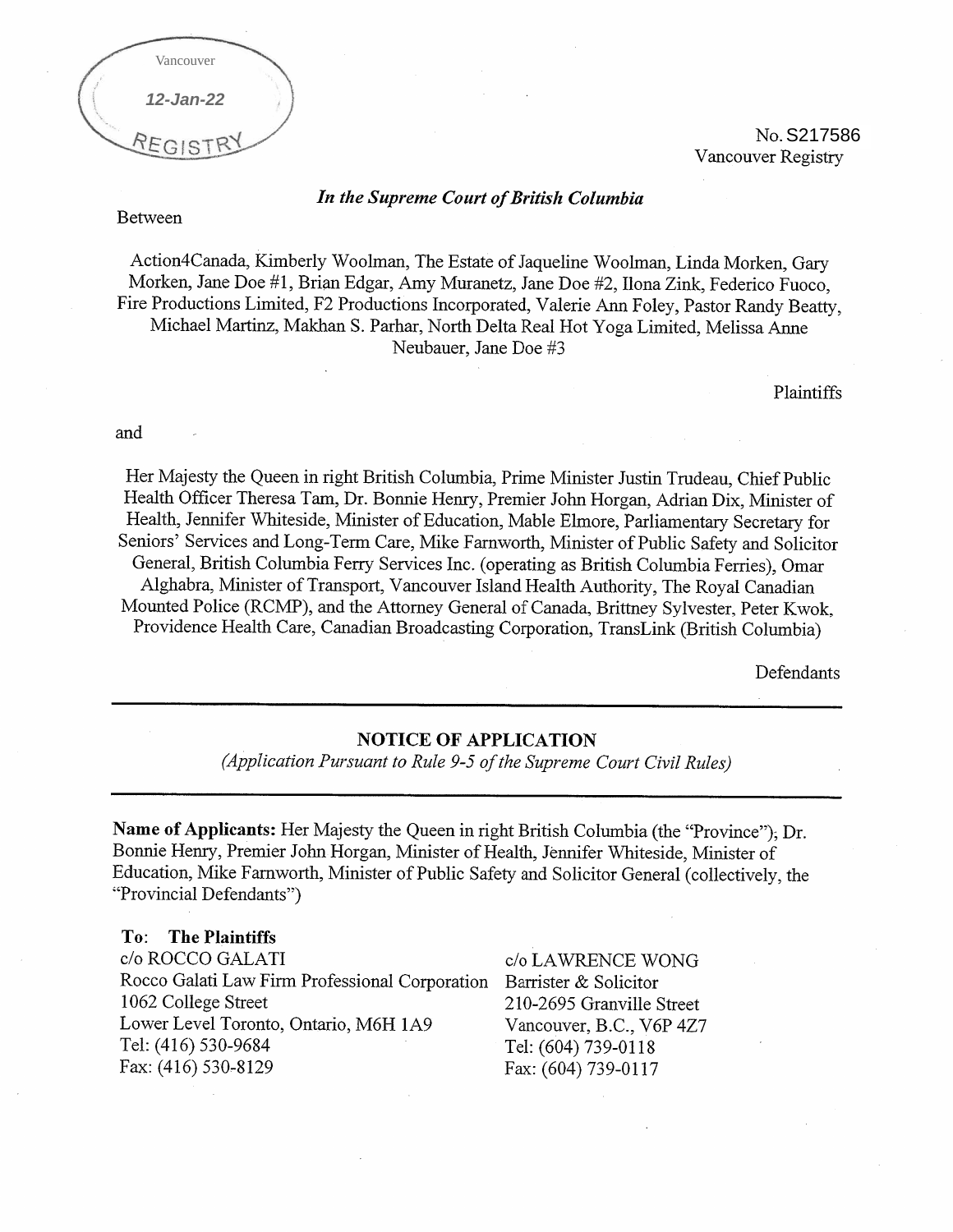TAKE NOTICE that an application will be made by the applicant to the presiding judge or master at the courthouse at 800 Smithe Street, Vancouver, British Columbia, at 10:00 am on February 3, 2022 via MS Teams for the orders set out in Part 1 below.

# Part 1: ORDERS SOUGHT

- 1. An order striking the whole of the Plaintiffs' Notice of Civil Claim filed in this matter on August 17, 2021, without leave to amend.
- 2. Costs.

# **Part 2: FACTUAL BASIS**

- 1. On August 17, 2021, the Plaintiffs filed a 391-page Notice of Civil Claim (the "Claim") that attempts to challenge the scientific and legal basis for the entirety of British Columbia and Canada's response to the COVID-19 pandemic. Part 1 of the Claim contains over 1,300 paragraphs and sub-paragraphs.
- 2. In addition to Her Majesty the Queen in Right of the Province and the Attorney General of Canada, the Plaintiffs have also named as defendants: Prime Minister Justin Trudeau, Chief Public Health Officer Theresa Tam, Dr. Bonnie Henry, Premier John Horgan, Adrian Dix, Minister of Health, Jennifer Whiteside, Minister of Education, Mable Elmore, Parliamentary Secretary for Seniors' Services and Long Term Care, Mike Farnworth, Minister of Public Safety and Solicitor General, British Columbia Ferry Services Inc. ( operating as British Columbia Ferries), Omar Alghabra, Minister of Transport, Vancouver Island Health Authority, the Royal Canadian Mounted Police (RCMP), and the Attorney General of Canada, Brittney Sylvester, Peter Kwok, Providence Health Care, Canadian Broadcasting Corporation, and TransLink (British Columbia).
- 3. The Claim is a prolix and convoluted document that is replete with groundless accusations against public officials, inflammatory language, and conspiracy theories.
- 4. The Claim characterises the COVID-19 pandemic as a "false pandemic" that was "designed and implemented for improper and ulterior purposes, at the behest of the WHO, controlled and directed by Billionaire, Corporate, and Organizational Global Oligarchs" such as Bill Gates in order to "install a New World (Economic) Order" (Part 1, paras. 155, 283).

#### **Part 3: LEGAL BASIS**

 $\mathcal{L}$ 

5. The Plaintiffs' Claim is deficient in form and substance. It is a scandalous, frivolous, and vexatious pleading that fails to meet the basic requirements for pleadings and is an abuse of the Court's process. The Claim should be struck in accordance with Rule 9-5(1) of the *Supreme Court Civil Rules,* without leave to amend.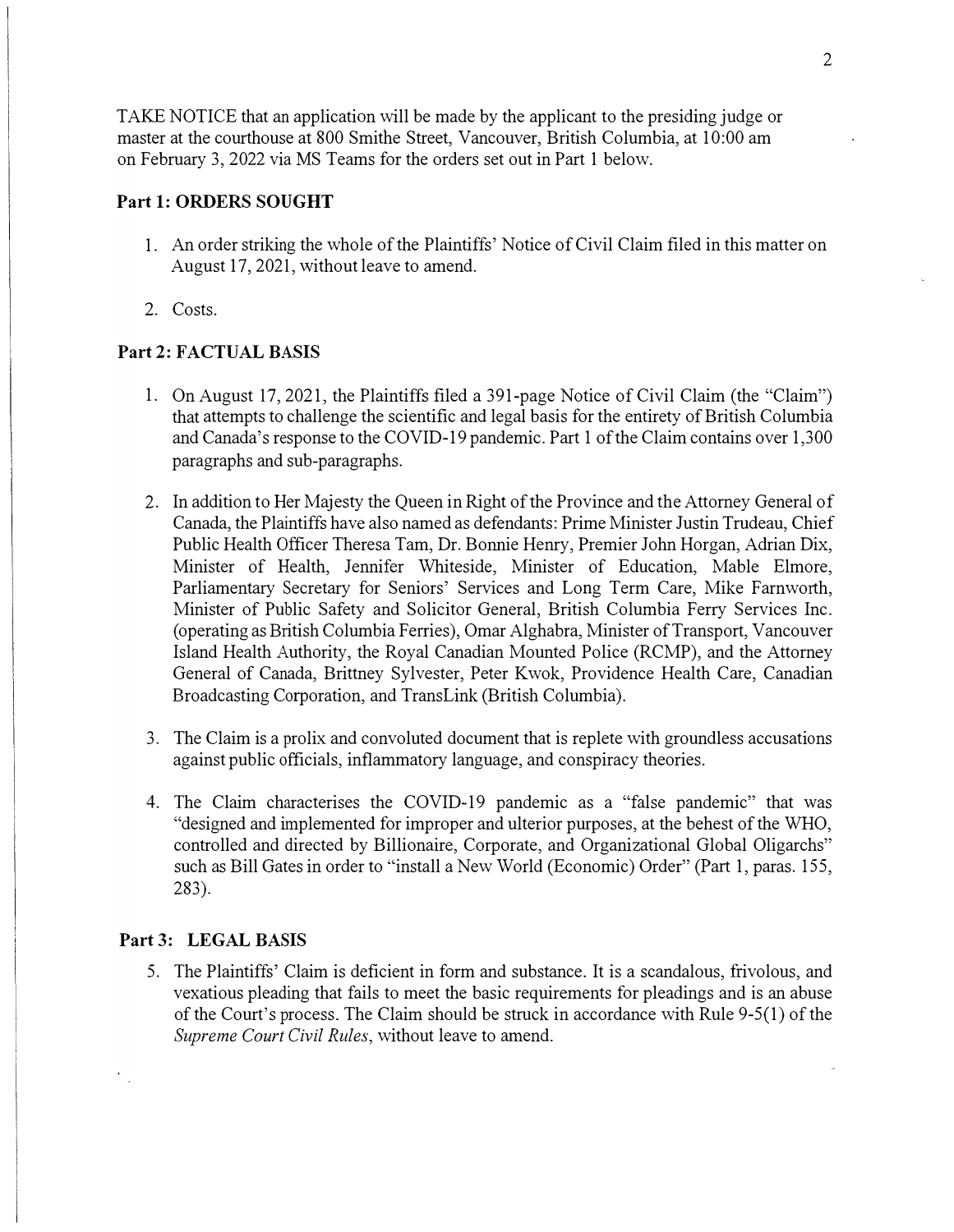## **Pleadings Generally**

6. Supreme Court Civil Rule ("Rule") 3-1 provides, in part:

#### Contents of notice of civil claim

(2) A notice of civil claim must do the following:

(a) set out a concise statement of the material facts giving rise to the claim;

(b) set out the relief sought by the Plaintiff against each named defendant;

(c) set out a concise summary of the legal basis for the relief sought;

 $\mathbf{r}$ 

(g) otherwise comply with Rule 3-7. [emphasis added]

7. Rule 3-7 provides, in part:

## Pleading must not contain evidence

(1) A pleading must not contain the evidence by which the facts alleged in it are to be proved.

 $\ddotsc$ 

# Pleading conclusions of law

(9) Conclusions of law must not be pleaded unless the material facts supporting them are pleaded.

#### General damages must not be pleaded

(14) If general damages are claimed, the amount of the general damages claimed must not be stated in any pleading....

8. The function of pleadings is to clearly define the issues of fact and law to be determined by the court. The plaintiff must state, for each cause of action, the material facts. Material facts are those facts necessary for the purpose of formulating the cause of action. The defendant then sees the case to be met and may respond to the plaintiff's allegations in such a way that the court will understand from the pleadings what issues of fact and law it will be called upon to decide.

Homalco Indian Band v. British Columbia, [1998] B.C.J. No. 2703 (S.C.), para. 5

9. As the Court of Appeal recently held in Mercantile Office Systems Private Ltd. v. Worldwide Warranty Life Services Inc., 2021 BCCA 362, para 44:

None of a notice of claim, a response to civil claim, and a counterclaim is a story. Each pleading contemplates and requires a reasonably disciplined exercise that is governed, in many instances in mandatory terms, by the *Rules* and the relevant authorities. Each requires the drafting party to "concisely" set out the "material facts" that give rise to the claim or that relate to the matters raised by the claim. None of these pleadings are permitted to contain evidence or argument.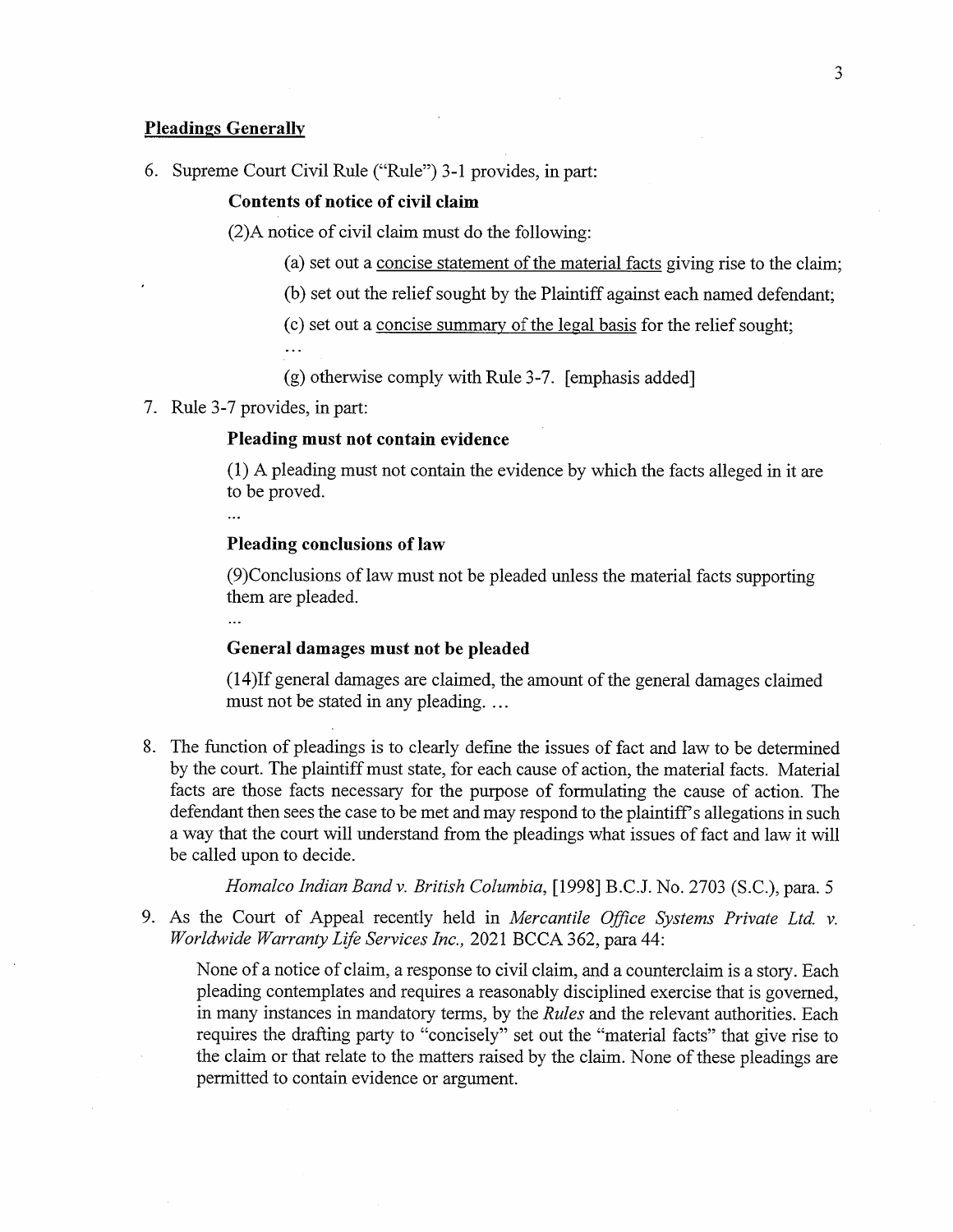#### **Application to Strike**

8. Rule  $9-5(1)$  provides:

#### Scandalous, frivolous or vexatious matters

(1) At any stage of a proceeding, the court may order to be struck out or amended the whole or any part of a pleading, petition or other document on the ground that

- (a) it discloses no reasonable claim or defence, as the case may be,
- (b) it is unnecessary, scandalous, frivolous or vexatious,
- $\dddot{\phantom{0}}$
- (d) it is otherwise an abuse of the process of the court ...
- 9. A pleading may be struck under Rule 9-5(1) if it is plain and obvious that the pleading contravenes any of Rule 9-5(1)(a) through (d).

Knight v. Imperial Tobacco Canada Ltd., 2011 SCC 42 at para. 17.

10. Evidence is inadmissible on an application under Rule  $9-5(1)(a)$  but may be considered on an application under the remaining paragraphs of Rule  $9-5(1)$ . The Province relies on subparagraphs  $9-5(1)(a)(b)$  and (d).

## <u> Rule - 9-5(1)(a) – The Notice of Civil Claim Discloses No Reasonable Claim</u>

- 11. The Claim is premised upon non-justiciable questions and relies heavily upon international treaties, *Criminal Code* provisions, and unknown causes of action that are incapable of disclosing a reasonable cause of action for the purposes of Rule  $9-5(1)(a)$ .
- 12. For example, the Plaintiffs' petition the Court for declarations pertaining to questions of science, public health, and conspiracy theories that are not justiciable, including:
	- a. "A Declaration that the science, and preponderance of the scientific world community, is of the consensus that: a) masks are completely ineffective in avoiding or preventing transmission of an airborne, respiratory virus such as SARS-CoV-2 which leads to COVID-19" (Part 2, para.  $312(1)$ );
	- b. "A Declaration that the declared rationales and motives, and execution of COVID Measures, by the WHO, are not related to a bona fide, nor an actual "pandemic", and declaration of a bona fide pandemic, but for other political and socio-economic reasons, motives, and measures at the behest of global Billionaire, Corporate and Organizational Oligarchs" (Part 2, para. 302);
	- c. "A Declaration that administrating medical treatment without informed consent constitutes experimental medical treatment" (Part 2, para. 321);
	- d. "A Declaration that the unjustified, irrational, and arbitrary decisions of which businesses would remain open, and which would close, as being "essential", or not, was designed and implemented to favor mega-corporations and to de facto put most small businesses and activities out of business" (Part 2, para. 307); and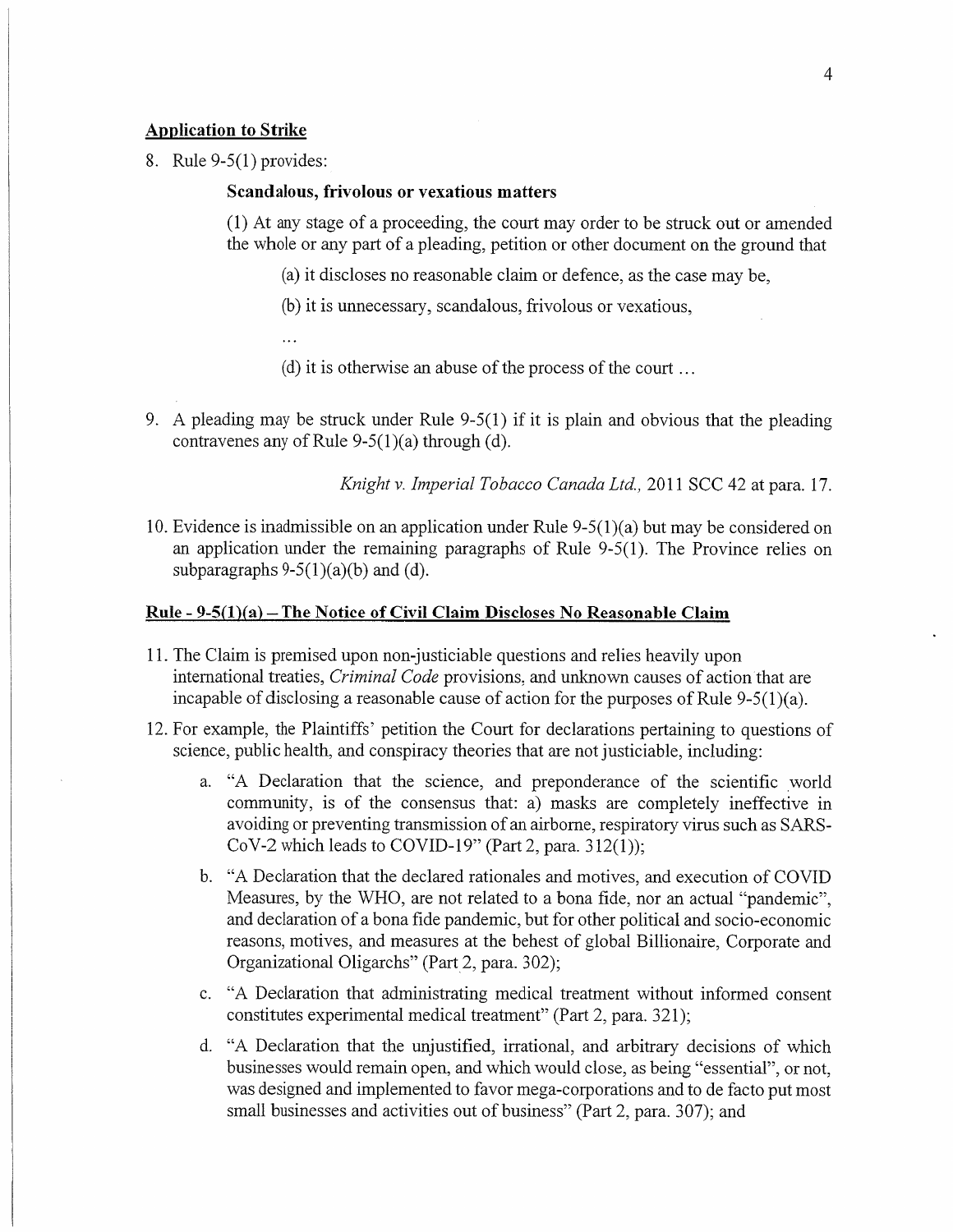- e. "A Declaration that the measures of masking, social distancing, PCR testing, and lockdowns of schools in British Columbia, by the Respondents, are: a) not scientifically, or medically, based; b) based on a false, and fraudulent, use of the PCR test, using a threshold cycle of 43-45 cycles in that once used above the 35 threshold cycles, of all the positives it registers, 96.5%, are "false positives", resulting in an accuracy rate, as a mere screening test, of 3.5% accuracy" (Part 2, para. 311).
- 13. The Plaintiffs allege numerous violations (and non-violations) of the *Criminal Code* that are not properly raised in a civil action (Simon v. Canada, 2015 BCSC 924, para. 45), including:
	- a. "Crime[s] against humanity under the Criminal Code of Canada" (Part 1, para. 299; Part 3, para. 333);
	- b. "Medical experimentation" that constitute "Criminal act[s] ... pursuant to the War Crime and Crimes against Humanity Act" (Part 2, para. 292(a));
	- "Criminal extortion" (Part 1, para. 261);  $\mathbf{C}$ .
	- d. "The 'extra' suicides and drug over-doses undisputedly tied to Covid-measures constitutes criminal negligence causing death" (Part 1, para. 264);
	- e. "Criminal vaccine experiments causing horrific damage to innocent children in India, Pakistan, Africa and other developing countries" (Part 1, para. 211(a));
	- $f<sub>r</sub>$ A Declaration that failure and/or refusal to comply with Provincial Covid Measures does not constitute a "common nuisance" contrary to s.180 of the Criminal Code or constitute "obstruct peace officer" contrary to s. 129 of the Criminal Code (Part 2, para.  $323(f)$ ).
- 14. The Plaintiffs allege numerous violations of international legal instruments, unwritten constitutional principles, and causes of action unknown to law that are not actionable in Canadian courts (Li v. British Columbia, 2021 BCCA 256, paras. 107-109; Toronto v. *Ontario*, 2021 SCC 34, para. 5), including the following:
	- a. "Vaccine mandates violate 'The Universal Declaration of Bioethics and Human Rights', the Nuremberg Code, professional codes of ethics, and all provincial health Acts." (Part 1, para. 260);
	- b. "Administering medical treatment without informed consent constitutes experimental medical treatment contrary to the Nuremberg Code and Helsinki Declaration of 1960" (Part 1, para. 299; Part 3, para. 333);
	- "Vesting an indefinite emergency power in [various defendants] constitutes  $c.$ constitutional violation of 'dispensing with Parliament, under the pretense of Royal Prerogative', contrary to the English Bill of Rights (1689) as read into our unwritten constitutional rights through the Pre-Amble of the Constitution Act, 1867" (Part 2, para. 295; Part 3, para. 336);
	- d. "The declared state of emergency, and measures implemented thereunder contravene" ... "the same parallel unwritten constitutional rights, enshrined through the Pre-Amble of the Constitution Act, 1867" (Part 1, para.  $283(c)(iv)$ ;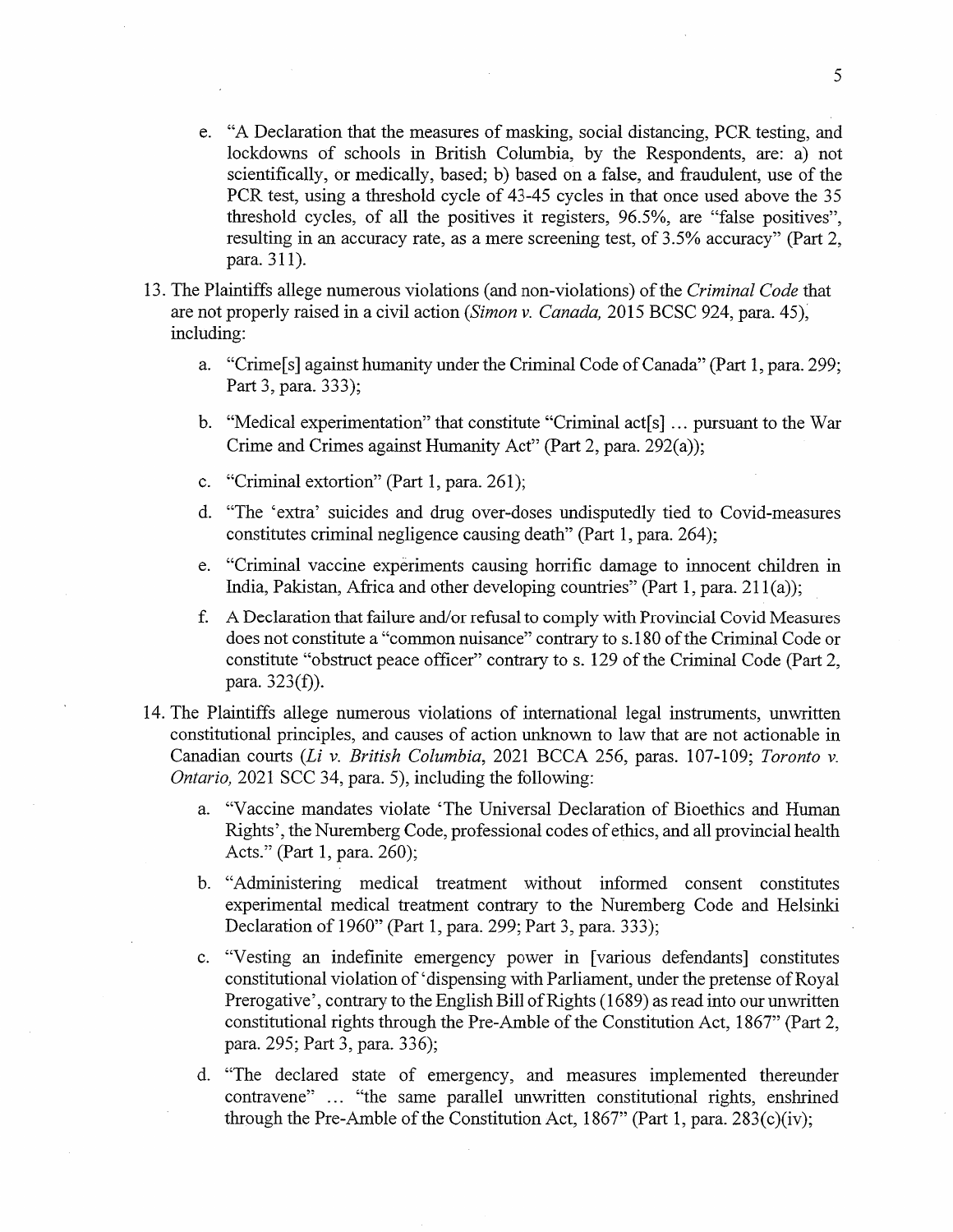- e. "[T]hat (solitary confinement) isolation/quarantine of asymptomatic children" violates the "Convention against Torture and Other Cruel, Inhuman or Degrading Treatment or Punishment (the "Torture Convention") and the Convention on the Rights of the Child" (Part 2, para. 311(e); and
- "The COVID Measures taken by both Trudeau, Horgan, Farnworth, Dix,  $f_{\cdot}$ Whiteside, and Henry, and their respective governments, ... constitute a constitutional violation of the abdication of the duty to govern" (Part 2, para. 296; Part 3, para. 326).
- 15. To the extent that the Claim attempts to plead causes of action that are known to law, such as breaches of *Charter* rights or the separation of powers, the Claim fails to set out material facts which, if true, support these claims.
- 16. The general rule that facts pleaded should be accepted as true for the purposes of a strike application does not apply in a "case like this where the notice of civil claim is replete with assumptions, speculation, and in some instances, outrageous allegations. The law is clear that allegations based on assumption and speculation need not be taken as true."

Willow v. Chong, 2013 BCSC 1083, para. 19

See, also, Simon v. Canada, 2015 BCSC 924, para. 54

17. The Plaintiffs have failed to plead the concise statement of material facts that is necessary to support any complete cause of action. The Charter claims are inextricably bound up in a prolix, argumentative, and wildly speculative narrative of grand conspiracy that is incapable of supporting a viable cause of action. It is impossible to separate the material from the immaterial, the fabric of one potential cause of action or claim from another, or conjecture and conspiracy from asserted facts.

Fowler v. Canada (Attorney General), 2012 BCSC 367, para, 54

Simon, supra, paras 54-59

18. It is plain and obvious that the Claim, as pleaded, fails to disclose a reasonable cause of action.

# 9-5(1)(b) The Notice of Civil Claim is Scandalous, Frivolous and Vexatious

# Scandalous and Embarrassing

19. A pleading is scandalous if it does not state the real issue in an intelligible form and would require the parties to undertake useless expense to litigate matters irrelevant to the claim.

Gill v. Canada, 2013 BCSC 1703, para. 9

20. A claim is also scandalous or embarrassing if it is prolix, includes irrelevant facts, argument or evidence, such that it is nearly impossible for the defendant to reply to the pleading and know the case to meet. Pleadings that are so prolix and confusing that it is difficult, if not impossible, to understand the case to be met, should be struck.

Gill, supra para. 9

Strata Plan LMS3259 v. Sze Hang Holding Inc., 2009 BCSC 473, at para, 36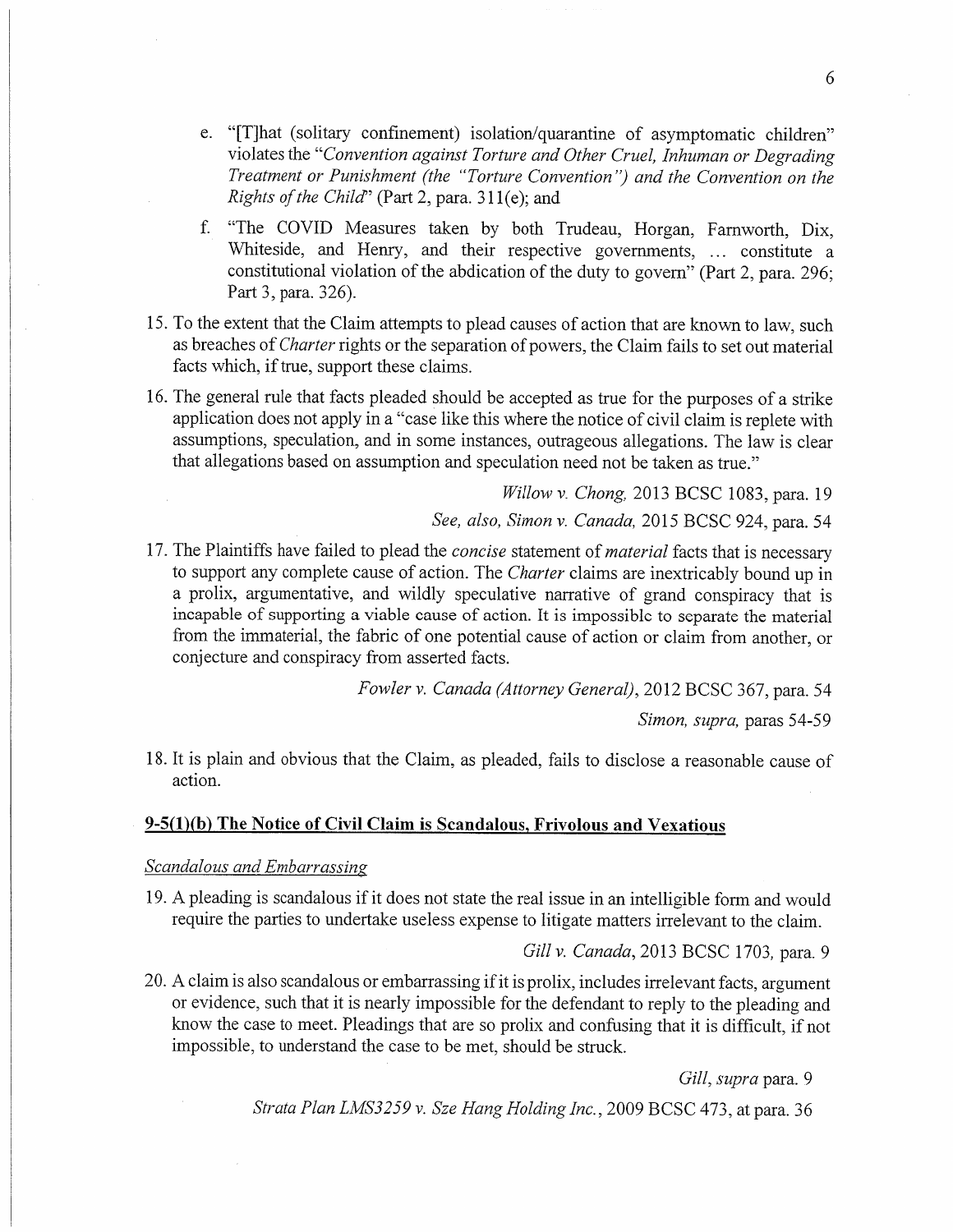- 21. The Claim is a scandalous pleading because it is prolix, confusing, and nearly impossible to respond to:
	- a. The 391-page Claim attempts to plead dozens of causes of action and Charter breaches and seeks over 200 declarations. It is, as a result, nearly impossible to know the case to be met.
	- b. The Claim contains extensive passages of completely irrelevant information, including:
		- A COVID-19 timeline beginning in 2000 with Bill Gates stepping down as  $\mathbf{i}$ . Microsoft CEO (Part 1, para 44) and including such other events as Bill Gates pledging \$10 billion in funding in 2010 for the World Health Organization and announcing the "Decade of Vaccines" (Part 1, para. 50);
		- A lengthy narrative describing an alleged "global political agenda behind  $ii.$ [the] unwarranted measures" (Part 1, paras. 207-300);
		- iii. A detailed 81-page narrative about the individual Plaintiffs dealings with government employees, health care professionals, and police officers (Part 1, pages 1-81).
	- c. The Claim relies extensively on the Criminal Code of Canada (Part 1, paras. 11(b)(h), 115, 141(h), 207(l), 299; Part 2 para. 291, Part 3 paras. 322(k)(iv), 323(f), 333, 361(f)(k)(iv));
	- d. The Claim contains lengthy and convoluted legal arguments (i.e., Part 1 page 108 para. 141; Part 2, paras. 286, 324, 358);
	- a. The Claim raises allegations against individuals and entities who are not named as parties such as Bill Gates (Part 1, paras. 216-222), Facebook, Amazon, Google, Yahoo (Part 1, paras. 174, 216), Doug Ford (Part 1, para. 152(c)), and others.
- 22. The Claim is also a scandalous pleading because it fails to meet the basic requirements for pleadings under the *Rules*.
	- a. The Claim contains over 1600 paragraphs and subparagraphs. It fails to set out a concise statement of the material facts, relief sought, and legal basis in violation of Rules  $3-1(1)-(3)$ ;
	- b. The Claim pleads evidence in contravention of Rule  $3-7(1)$ , including dozens of lengthy quotations from various COVID-19 commentators and activists and hundreds of footnotes to miscellaneous websites, articles, policy documents, and articles;
	- c. The Claim pleads conclusions of law, unsupported by facts, in contravention of Rule  $3-7(9)$ ;
	- d. The Claim appears to plead amounts of damages in contravention of Rule 3-7(14).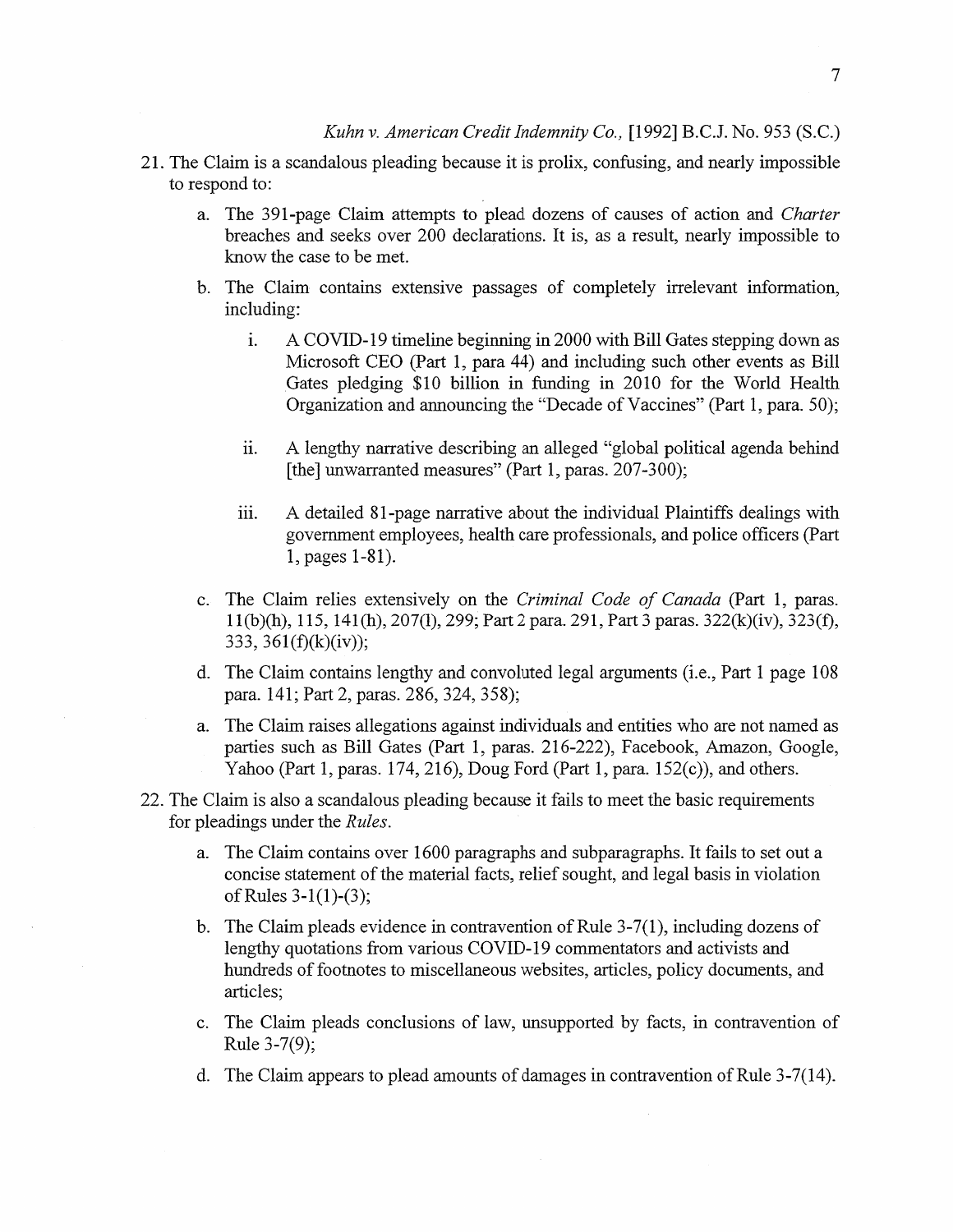#### Frivolous

23. A pleading is frivolous if it is without substance, is groundless, fanciful, 'trifles with the court' or wastes time".

Borsato v. Basra, [2000] B.C.J. No. 84, 43 C.P.C. (4<sup>th</sup>) 96, at para 24

- 24. The Claim is a frivolous pleading because it promotes fanciful conspiracy theories about the origins of the COVID-19 pandemic, the efficacy of COVID-19 measures, and the motivations of the Provincial Defendants. These allegations include, by way of example only:
	- "The Plaintiffs state, and the fact is, that the illegal actions, and decrees issued by a. The Defendants and other public officials were done, in abuse and excess of their offices, knowingly to propagate a groundless and falsely-declared 'pandemic''... designed and implemented for improper and ulterior purposes, at the behest of the WHO, controlled and directed by Billionaire, Corporate, and Organizational Global Oligarchs." (Part 1, para. 155);
	- "The Plaintiffs state, and the fact is, that the non-medical aims and objectives to  $\mathbf{b}$ . declare the "pandemic", for something it is not beyond one of many annual seasonal viral respiratory illnesses, was to, inter alia, effect the following non-medical agendas, by using the COVID-19 [sic] as a cover and a pretext: (a) To effect a massive bank and stock market bail-out needed because the banking system was poised to again collapse since the last collapse of 2008 in that the World debt had gone from \$147 Trillion dollars in 2008 to \$321 Trillion dollars in January, 2020" (Part 1, para  $208(a)$ );
	- "The fact is that the pandemic pretense is there to establish a "new normal", of a  $c_{\star}$ New (Economic) World Order, with a concurrent neutering of the Democratic and Judicial institutions and an increase and dominance of the police state; (c) A massive and concentrated push for mandatory vaccines of every human on the planet earth with concurrent electronic surveillance by means of proposed: (i) Vaccine "chips", bracelets", and "immunity passports"; (ii) Contract- tracing via cell-phones; (iii) Surveillance with the increased 5G capacity; (d) The elimination of cash-currency and the installation of strictly digital currency to better-effect surveillance." (Part 1, para.  $208(b)-(d)$ ); and
	- d. "The Plaintiffs state that, and fact is, this global vaccination scheme which is being propelled and pushed by the Defendants, is with the concurrent aim of total and absolute surveillance of the Plaintiffs and all citizens." (Part 1, para. 308)

## Rule 9-5(1)(a) and (d) – The Claim is Vexatious and an Abuse of Process

25. Little distinction exists between a vexatious action and one that is an abuse of process as the two concepts have strikingly similar features.

#### Dixon v. Stork Craft Manufacturing Inc., 2013 BCSC 1117

26. Abuse of process is not limited to cases where a claim or an issue has already been decided in other litigation, but is a flexible doctrine applied by the court to values fundamental to the court system. In Toronto (City) v. Canadian Union of Public Employees, Local 79  $(C.U.P.E.)$ , [2003] 3 S.C.R. 77, the court stated at para. 37: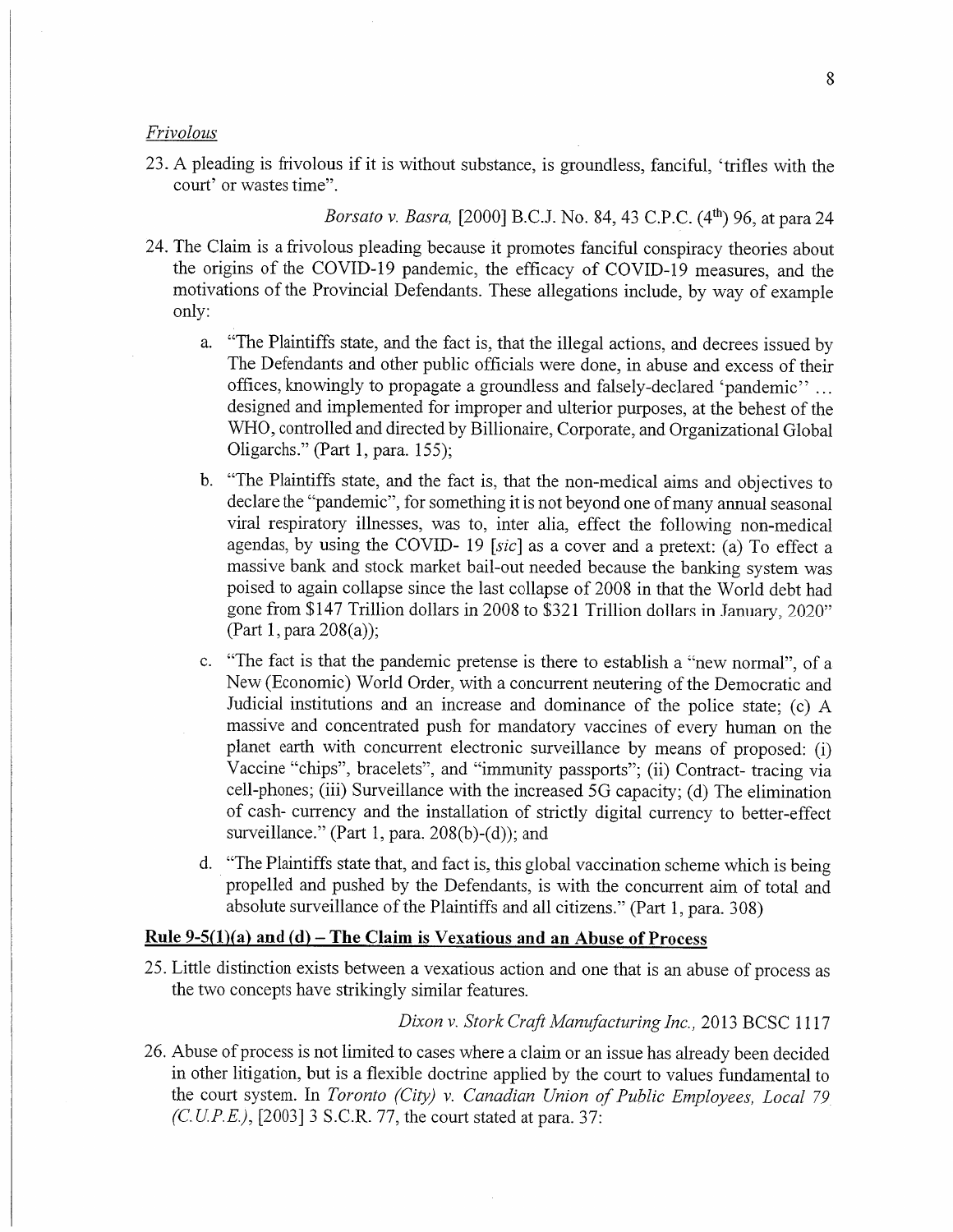Canadian courts have applied the doctrine of abuse of process to preclude relitigation in circumstances where the strict requirements of issue estoppel (typically the privity/mutuality requirements) are not met, but where allowing the litigation to proceed would nonetheless violate such principles as judicial economy, consistency, finality and the integrity of the administration of justice.

27. Vexatious actions include those brought for an improper purpose, including the harassment and oppression of other parties by multifarious proceedings brought for purposes other than the assertion of legitimate rights. Where it is obvious that an action cannot succeed, or if the action would lead to no possible good, or if no reasonable person can reasonably expect to obtain relief, the action is vexatious.

Lang Michener Lash Johnston v. Fabian, [1987] O.J. No. 355, at para. 19

- 28. There are a multitude of bases upon which to conclude that the Claim is an abuse of process. These include the Plaintiffs' attempt to use the judicial process to adjudicate conspiracy theories and seek declarations on non-justiciable questions of medical science and public health policy.
- 29. More concerning, the Claim bears the hallmarks of a vexatious and abusive claim that is intended to harass and oppress the parties (and non-parties):
	- a. The Claim advances against the Defendant Provincial Health Officer, without factual foundation, spurious allegations of "crimes against humanity" in relation to the implementation of COVID-19 measures and international public health work in the early 2000s (Part 1, para. 293);
	- b. The Claim advances irrelevant allegations about alleged conflicts of interests or hypocritical conduct relating to the private lives of both parties and non-parties (Part 1 para 8(k), 44, 154(c)-(f), 155, 207(b), 298);
	- The Plaintiffs make broad, sweeping criminal allegations against a large number of  $c_{\cdot}$ named and unnamed government employees and officials (Part 1, para 11, 141(h),  $151(d)$ , 261 (pg. 234) 264 (pg. 235) 300(d));
	- d. The Claim uses inflammatory and inappropriate language to describe alleged actions of Defendants and public officials such as "egregious crimes against humanity", (Part 1 para. 290) "fraudulent" (Part 1 para. 251), or "Stalinist censorship" (Part 1 para. 280 (pg. 308), or to suggest that politicians or officials have "no clue" (Part 1 para. 154), are "wholly unqualified" (Part 1 para. 154) or are "outright lying" (Part 1 para. 279 (pg. 240)).
- 30. The Province submits the Claim has been brought for an improper purpose.
- 31. The Plaintiffs and their counsel must know, or ought to know, that a 391-page Claim seeking over 200 declarations concerning alleged criminal conduct and the efficacy of public health measures "cannot succeed ... [and] would lead to no possible good": Lang Michener, supra.
- 32. The Claim is intended, at least in part, to intimidate and harass public officials and politicians, including the Provincial Health Officer, by advancing spurious, public allegations of criminal conduct, conflicts of interest, and ulterior motives. This intention is further corroborated by the Plaintiff Action4Canada's simultaneous campaign to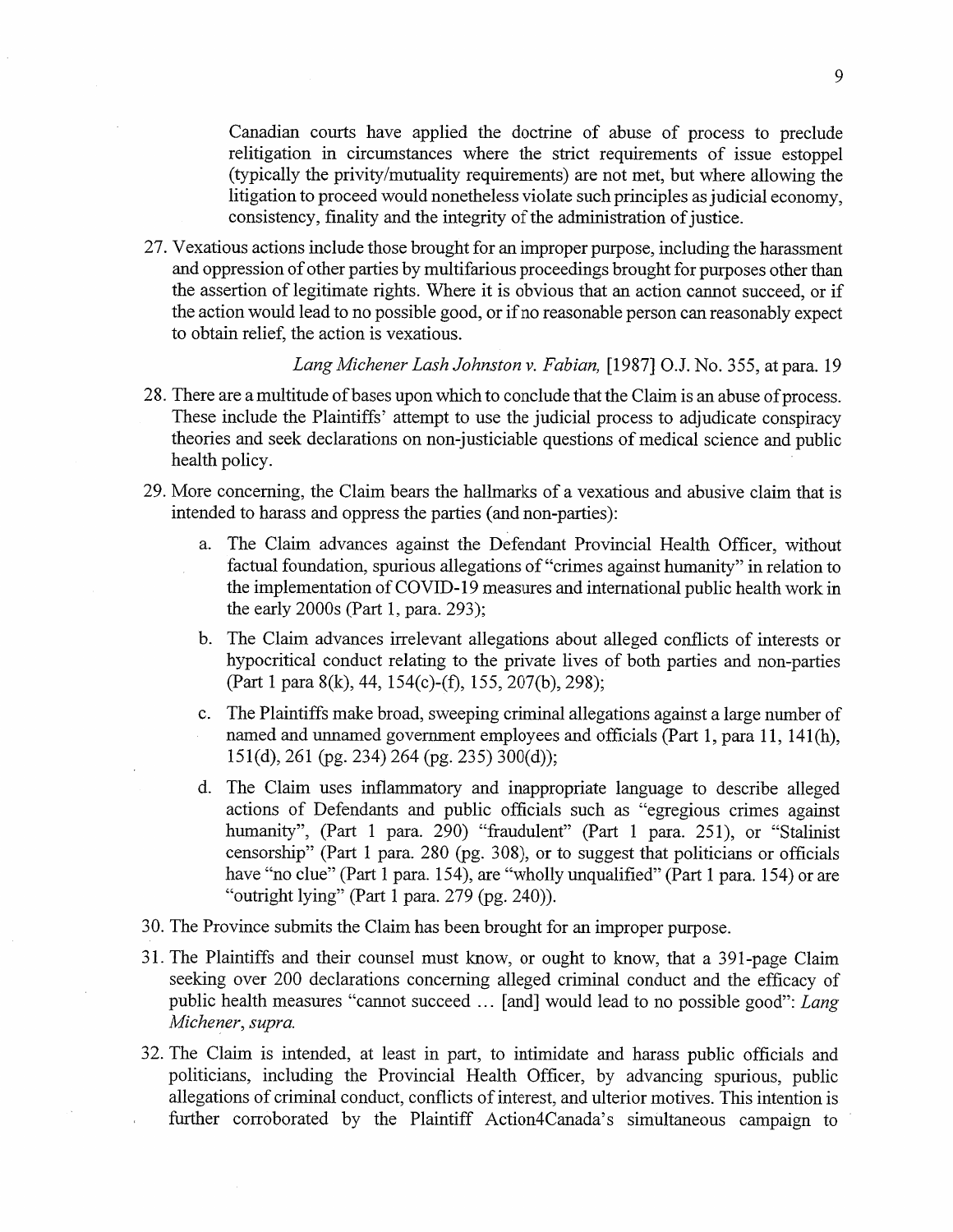encourage individuals to serve government officials and politicians with "Notices of Liability" for their actions in responding to the COVID-19 pandemic (Affidavit #1 of Rebecca Hill, Ex. G, I).

- 33. The Claim is also intended, at least in part, to consolidate, publicize, and amplify COVID-19 conspiracy theories and misinformation. The Claim is a book-length tirade against the entirety of British Columbia's respond to the pandemic, with dozens of quotes from, and hundreds of footnotes to, anti-mask, anti-lockdown, and anti-vaccine resources. Both Action4Canada and its counsel have promoted the Claim online and on social media (Affidavit #1 of Rebecca Hill, Ex. D, K).
- 34. These are improper purposes to file and prosecute a civil action. There can be no question that the Claim is an abuse of process. Permitting this litigation to proceed would violate the principles of judicial economy and the integrity of the administration of justice.
- 35. Providing the Plaintiffs with an opportunity to redraft their pleadings would only further this abuse of the Court's process.

## Part 4: MATERIAL TO BE RELIED ON

1. Affidavit #1 of Rebecca Hill, made on January 10, 2022.

The Applicant estimates that the application will take 1 day.

[x] This matter is within the jurisdiction of a master.

TO THE PERSONS RECEIVING THIS NOTICE OF APPLICATION: If you wish to respond to the application, you must, within the time for response to application described below,

- (a) file an Application Response in Form F32;
- (b) file the original of every affidavit, and of every other document, that
	- $(i)$ you intend to refer to at the hearing of this application, and
	- $(ii)$ has not already been filed in the family law case; and,
- (c) serve on the applicant 2 copies, and on every other party one copy, of the following
	- $(i)$ a copy of the filed Application Response,
	- $(ii)$ a copy of each of the filed affidavits and other documents that you intend to refer to at the hearing of this application and that has not already been served on that person, and
	- $(iii)$ if this application is brought under Rule 9-7, any notice that you are required to give under Rule  $9-7(9)$ .

Date: January 11, 2022

Signature of lawyer for the applicant Mark Witten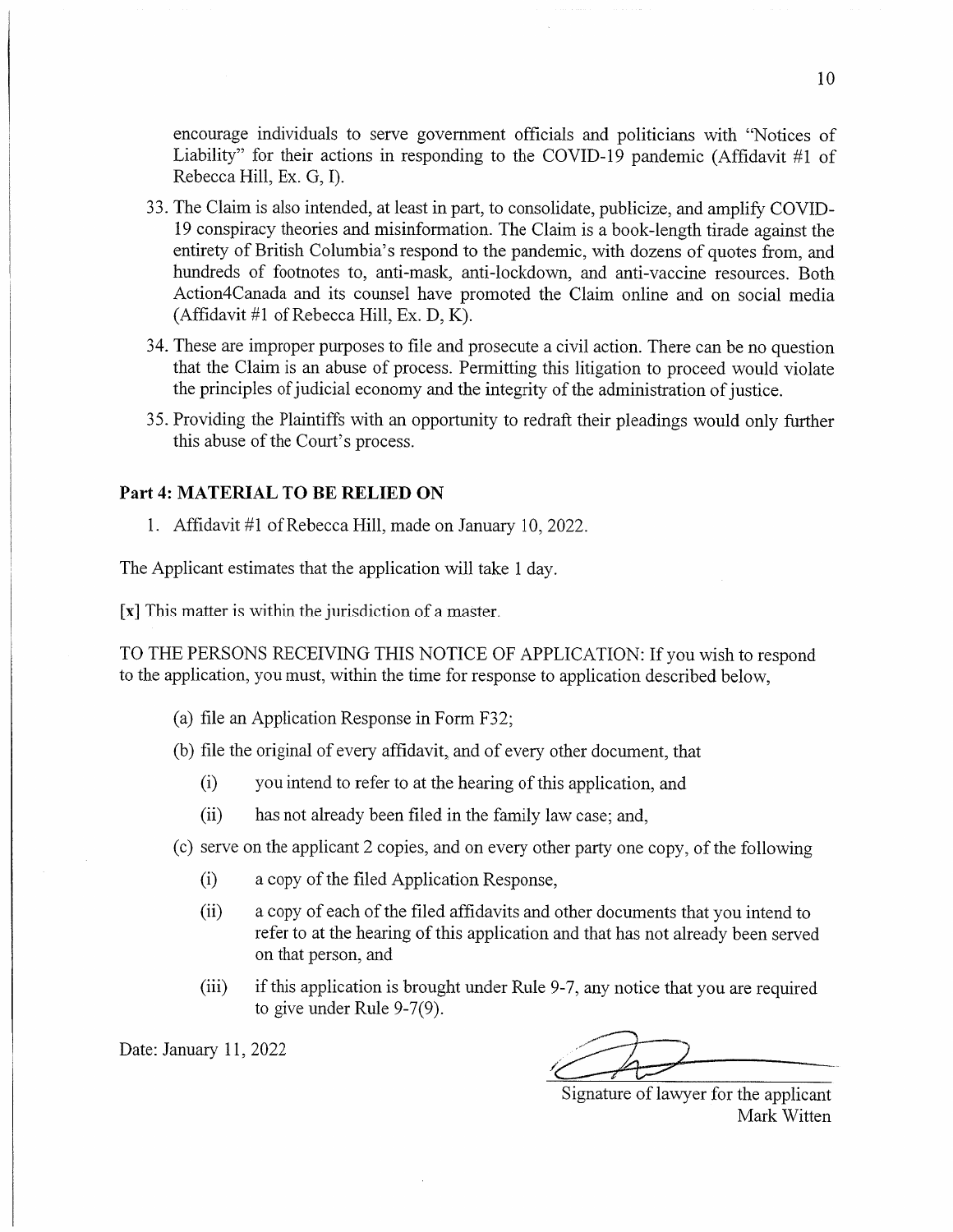| To be completed by the court only:                            |
|---------------------------------------------------------------|
| Order made                                                    |
| this notice of application                                    |
| with the following variations and additional terms:<br>$\Box$ |
|                                                               |
|                                                               |
|                                                               |
| Signature of [] Judge [] Master                               |

# **APPENDIX**

# THIS APPLICATION INVOLVES THE FOLLOWING:

- $\lceil$ discovery: comply with demand for documents
- discovery: production of additional documents  $\lceil$
- other matters concerning document discovery  $\begin{array}{c} \square \end{array}$
- extend oral discovery  $\lceil \rceil$
- other matter concerning oral discovery  $\left[\right]$
- amend pleadings  $\Box$
- $\Box$ add/change parties
- summary judgment  $\lceil \rceil$
- summary trial  $\prod$
- service  $\lceil \rceil$
- mediation  $\Box$
- adjournments  $\Box$
- proceedings at trial  $\Box$
- case plan orders: amend  $\Box$
- case plan orders: other  $\Box$
- experts  $\begin{array}{c} \square \end{array}$

This NOTICE OF APPLICATION is prepared by Mark Witten, Barrister & Solicitor, of the Ministry of Attorney General, whose place of business and address for service is 1301 - 865 Hornby Street, Vancouver, British Columbia, V6Z 2G3; Telephone: (604) 660-5476; Facsimile:  $(604) 660 - 6797$